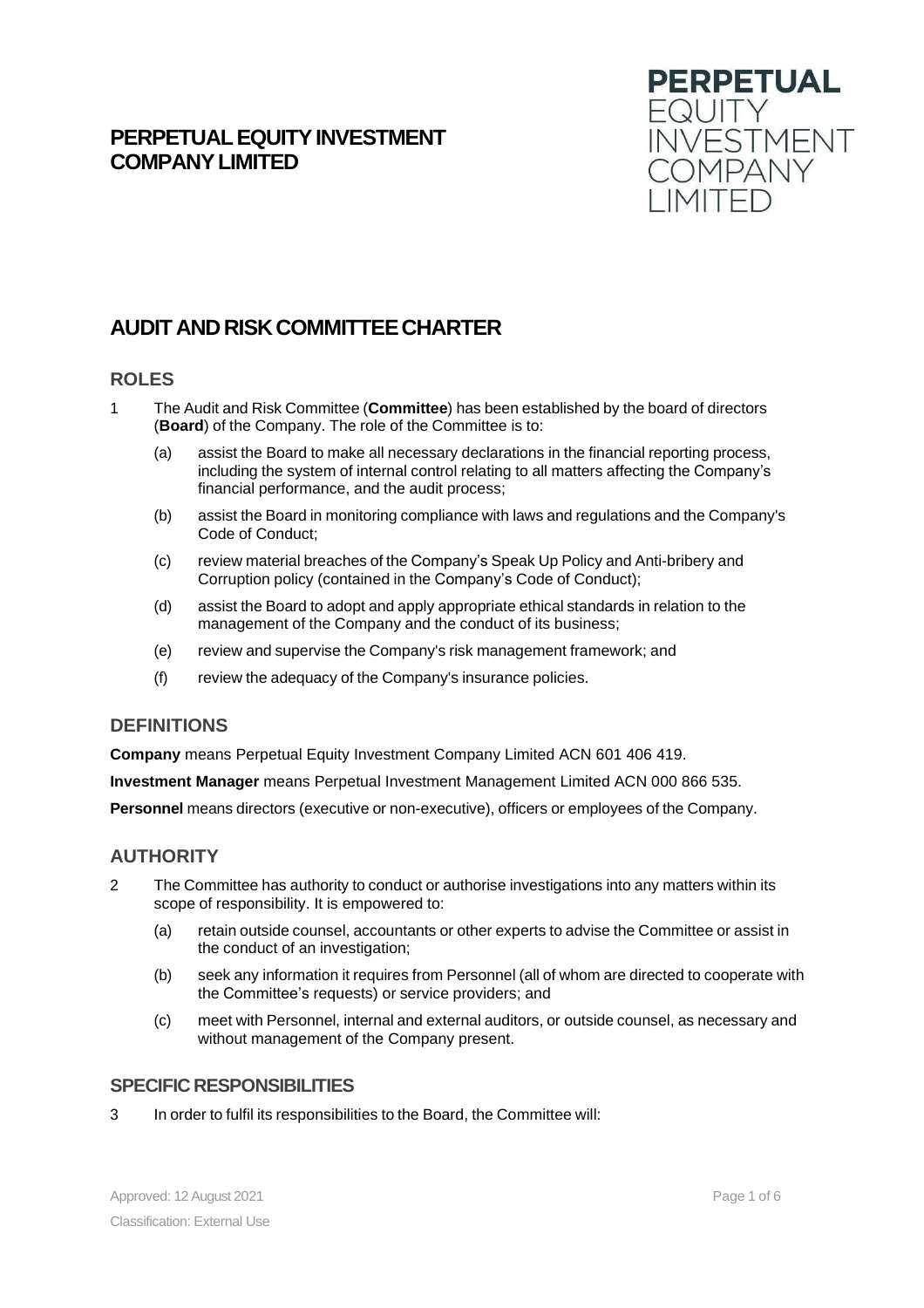#### **FINANCIAL STATEMENTS**

- 3.1 review the half-yearly and yearly financial statements and consider whether they are complete, consistent with information known to the Committee, reflect appropriate accounting policies and principles and otherwise provide a true and fair view of the financial position and performance of the Company;
- 3.2 consider in connection with the Company's half-yearly and yearly financial statements draft letters of representation to the Board in respect of financial reporting and the adequacy and effectiveness of the Company's risk management, internal compliance and control systems and the process and evidence adopted to satisfy those conclusions;
- 3.3 review the financial sections of the Company's Annual Report and related regulatory filings before release and consider the accuracy and completeness of the information;
- 3.4 review with the Investment Manager and the external auditors the results of the audit;
- 3.5 review the draft certification, in respect of each half year and full year financial period, from the Chief Operating Officer, Perpetual Investment Management Limited and the General Manager Product, Perpetual Investment Management Limited and (or their equivalent) that:
	- 3.5.1 in their opinion, the financial records of the Company have been properly maintained and that the financial statements and notes for the reporting periodcomply with accounting standards and the Corporations Regulations 2001 andgive a true and fair view of the financial position and performance of the Company; and
	- 3.5.2 their opinion has been formed on the basis of a sound system of risk management and internal control which is operating effectively;

#### Net tangible asset backing

3.6 review the effectiveness of the process to release the Company's Net Tangible Asset backing announcements to the Australian Securities Exchange (**ASX**);

#### **INTERNAL CONTROLS**

- 3.7 oversee the Investment Manager's design and implementation of the risk management process through which material risks, obligations and key controls for the Company are identified, analysed, evaluated, managed, monitored, reviewed and reported on;
- 3.8 review the effectiveness of the Company's internal controls regarding all matters affecting the Company's financial performance and financial reporting, including information technology security and control;
- 3.9 review the scope of internal (if appointed) and external auditors' review of internal control, review reports on significant findings and recommendations, together with the Investment Manager's responses, and recommend changes from time to time as appropriate;

#### **INTERNAL AUDIT**

- 3.10 review with the Investment Manager and the internal auditor (if appointed) the plans and activities of the internal auditor;
- 3.11 meet with the internal auditor (if appointed) to review reports and monitor the Investment Manager's responses;
- 3.12 review the scope and adequacy of the internal audit work plan;
- 3.13 meet separately, at least once a year, to discuss any matters that the Committee or internal auditor (if appointed) believes should be discussed privately;
- 3.14 review the objectivity and performance of the internal audit activity;
- 3.15 monitor that there are no unjustified restrictions or limitations placed on the internal audit function, and review and concur in the appointment, replacement or dismissal of the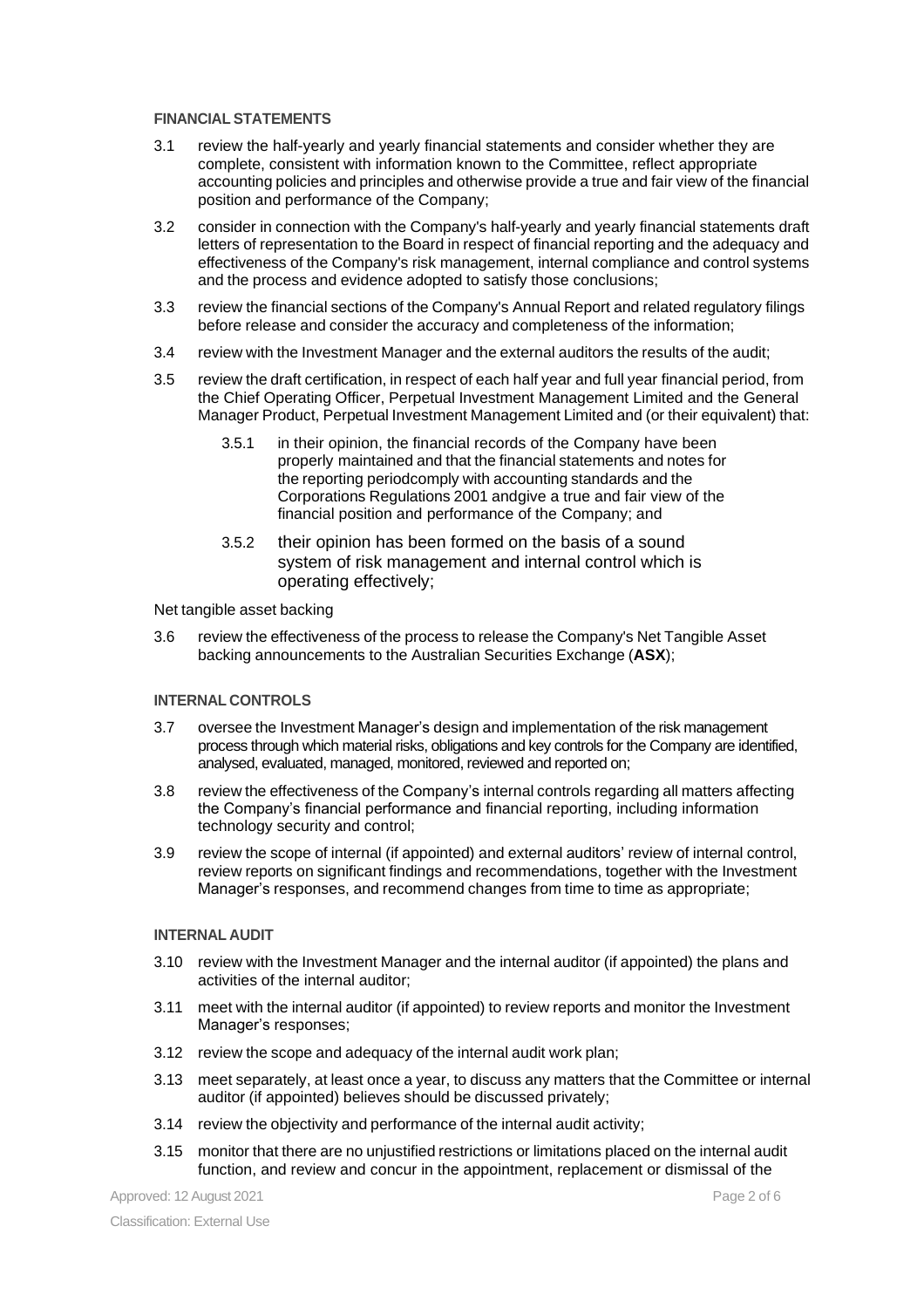internal auditor (if appointed);

#### **EXTERNAL AUDIT**

- 3.16 establish procedures for the selection, appointment and removal of the external auditor and for the rotation of external audit engagement partners;
- 3.17 review the external auditors' proposed audit scope and approach;
- 3.18 meet with the external auditor to review reports, and meet separately, at least once a year, to discuss in that regard any matters that the Committee or auditors believe should be discussed privately;
- 3.19 establish policies as appropriate in regards to the independence, integrity and performance of the external auditor;
- 3.20 review and confirm the independence of the external auditor by rotating audit partners and obtaining statements from the auditor concerning any relationships between the auditor and the Company, including non-audit services;
- 3.21 for the purpose of removing or appointing external auditors, review the performance of them, including their proposed fees, and if appropriate conduct a tender of the audit. Any subsequent recommendation following the tender for the appointment of an external auditor will be put to the Board and then if a change is approved it will be put forward to shareholders for their approval;
- 3.22 review any proposal for the external auditor to provide non-audit services and whether it might compromise the independence of the external auditor;

#### **COMPLIANCE**

- 3.23 consider the work plan for Company compliance activities;
- 3.24 obtain regular updates from the Investment Manager regarding compliance matters;
- 3.25 review the effectiveness of the system for monitoring compliance with laws and regulations and the results of any investigation and follow-up (including disciplinary action) of any instances of non-compliance;
- 3.26 review and assess the process supporting external reporting;
- 3.27 review the findings of any examinations by regulatory agencies and authorities;
- 3.28 review the process for communicating the Code of Conduct to Personnel and for monitoring compliance with that Code;

#### **RISK MANAGEMENT**

- 3.29 consider with the Investment Manager the overall risk management framework and annually review its effectiveness to satisfy itself that it continues to be sound;
- 3.30 review the risk profile and keep the Board informed of all material business risks;
- 3.31 review the risk disclosures in the Annual Report and Corporate Governance Statement;
- 3.32 consider and monitor with the Investment Manager the risk appetite within which the Company should operate and provide a recommendation to the Board regarding the same;
- 3.33 review with the Investment Manager the adequacy of the Company's systems for assessing, identifying, managing, monitoring and reporting on the key risks to the Company;
- 3.34 obtain reports from the Investment Manager on the status of any key risk exposures or incidents;
- 3.35 review the adequacy of the Company's process for managing risk and provide a recommendation to the Board regarding the same;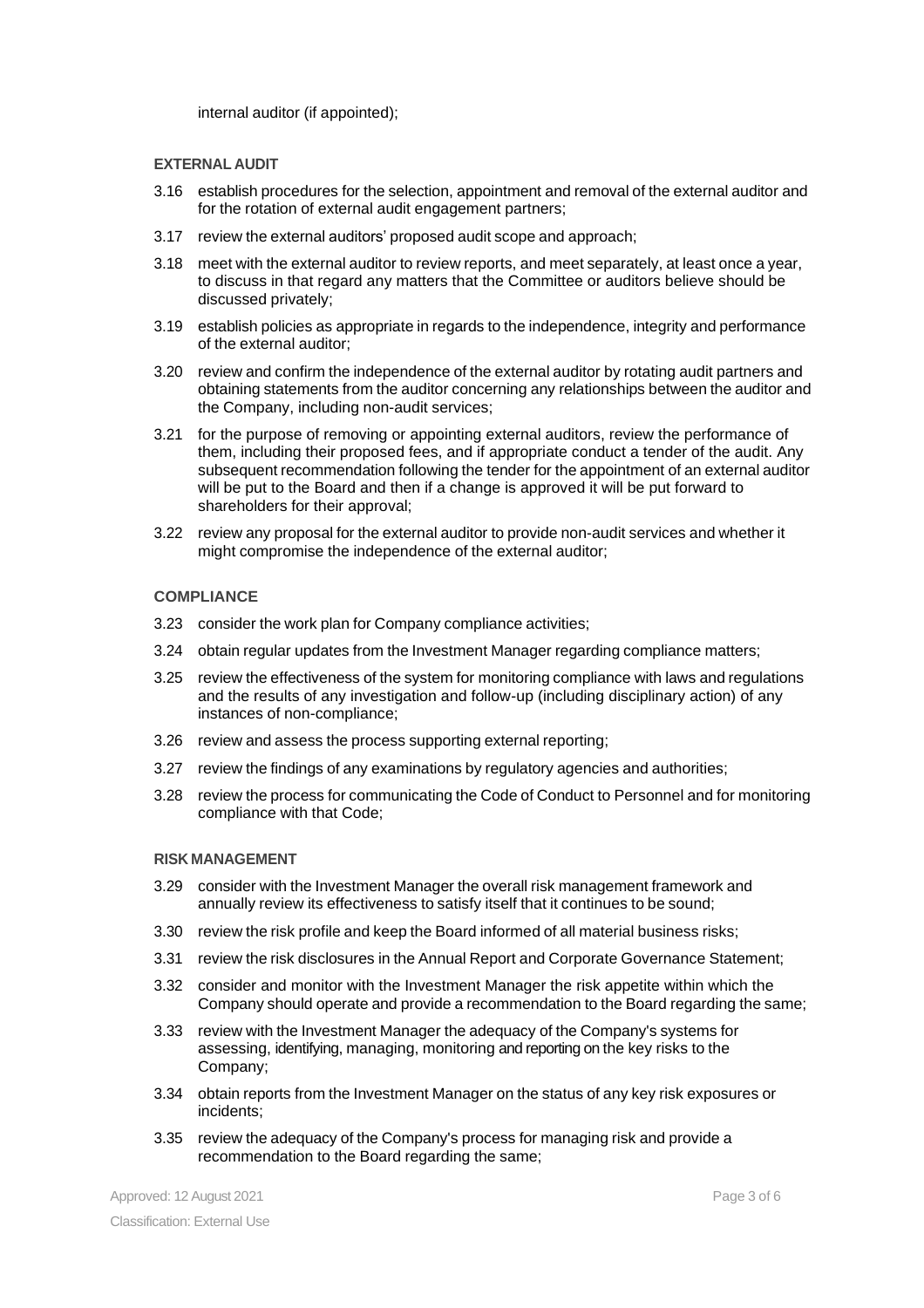- 3.36 review any incident involving fraud or other break down of the Company's internal controls;
- 3.37 review any incident involving any break down of the Company's risk management framework;
- 3.38 review the Company's insurance program having regard to the Company's business and the insurable risks associated with its business and inform the Board regarding the same;
- 3.39 review whether the Company has any material exposure to any economic, environmental and social sustainability risks and if so, oversee the development of strategies to manage such risks to present to the Board;

#### **REPORTING RESPONSIBILITIES**

- 3.40 regularly report to the Board about Committee activities, issues, and related recommendations. Such report should include the results of the Committee's:
	- 3.40.1 assessment of whether external reporting is consistent with Committee members' information and knowledge and is adequate for the needs of the Company's shareholders;
	- 3.40.2 assessment of the Investment Manager's processes which supports external reporting;
	- 3.40.3 assessment of the Company's corporate reporting processes;
	- 3.40.4 assessment of the appropriateness of the accounting choices made by the Investment Manager in preparing the Company's financial statements;
	- 3.40.5 procedures for the selection and appointment of the Company's external auditor and for the rotation of external audit engagement partners;
	- 3.40.6 recommendations for the appointment or, if necessary, the removal of the external auditor;
	- 3.40.7 assessment of the performance and independence of the Company's external auditor. Where the external auditor provides non-audit services, the report should also state whether the Committee is satisfied that provision of those services has not compromised the auditor's independence;
	- 3.40.8 assessment of the performance and objectivity of the Company's internal audit function (if appointed);
	- 3.40.9 the results of the Committee's review of the Company's risk management framework;
	- 3.40.10 recommendations for the appointment or, if necessary, the dismissal of the head of internal audit (if appointed);
- 3.41 provide an open avenue of communication between internal audit, the external auditors and the Board. For the purpose of supporting the independence of their function, the external auditor and the internal auditor (if appointed) will have a direct line of reporting access to the Committee;
- 3.42 review disclosures in the Annual Report describing the Committee's composition, responsibilities and how they were discharged and any other information required by law or the ASX Listing Rules to be disclosed in the Annual Report about the Committee;
- 3.43 review any other reports the Company issues that relate to Committee responsibilities;

#### **RELATED PARTY TRANSACTIONS**

- 3.44 review and monitor related party transactions and investments involving the Company and its directors including maintaining a register of related party contracts which is reviewed at least annually;
- 3.45 review the adequacy of the Company's, and its subsidiaries' (if any), insurance policies;
- 3.46 review and approve all transactions in which the Company is a participant; and in which any

Approved: 12 August 2021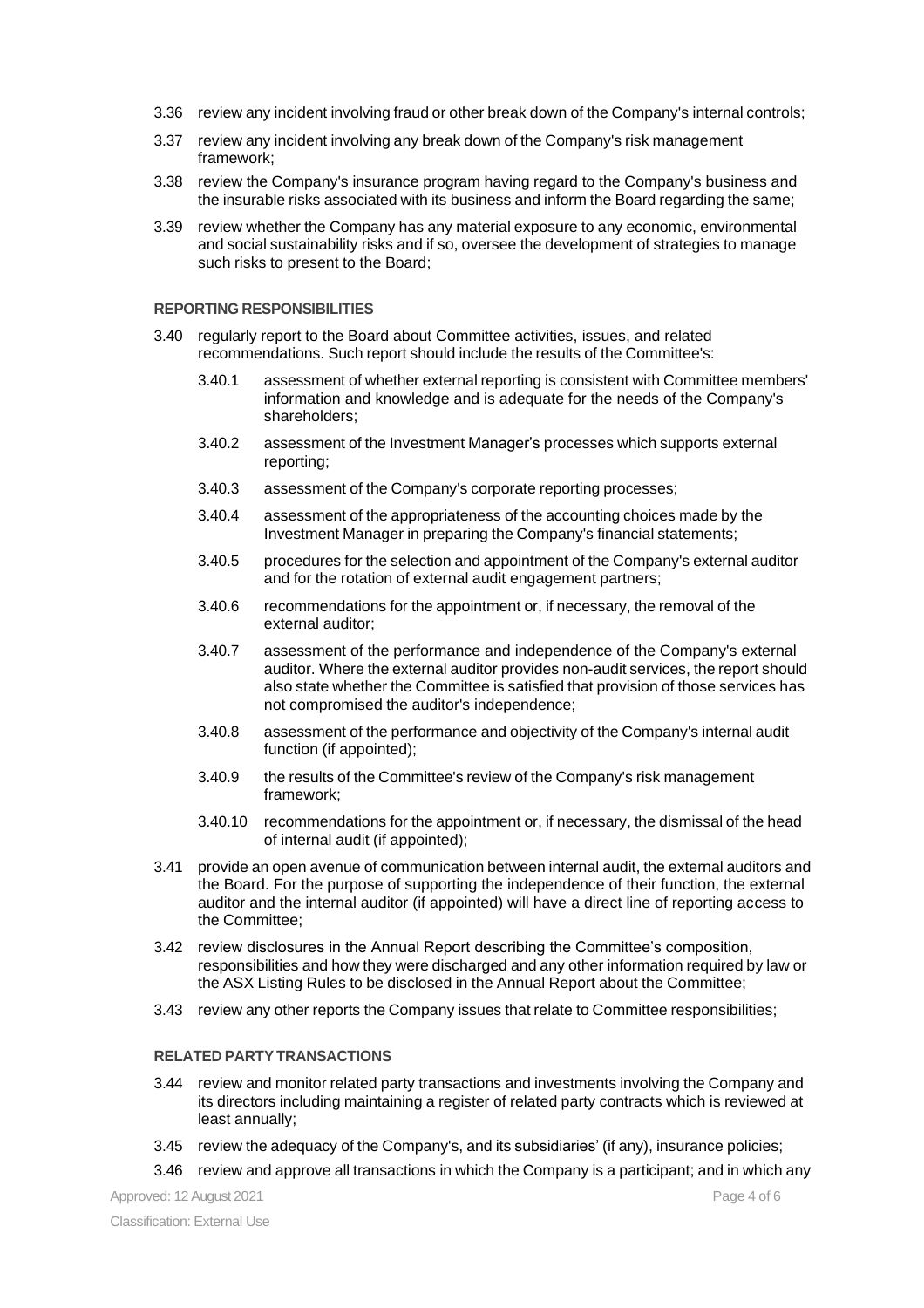parties related to the Company (including its executive and non-executive officers and directors, beneficial owners of more than 5% of the Company's shares, immediate family members of the foregoing persons and any other persons whom the Board determines maybe considered related parties of the Company) has or will have a direct or indirect materialinterest;

3.47 the Committee should only approve those related party transactions that are determined to be in, or are not inconsistent with, the best interests of the Company and its shareholders, after taking into account all available facts and circumstances as the Committee determines in good faith to be necessary. Transactions with related parties will also be subject to shareholder approval to the extent required by the ASX Listing Rules;

#### **OTHER RESPONSIBILITIES**

- 3.48 review the adequacy of external reporting by the Company to meet the needs of shareholders;
- 3.49 perform other activities related to this Charter as requested by the Board;
- 3.50 institute and oversee special investigations as needed;
- 3.51 regularly confirm that all responsibilities outlined in this Charter have been carried out; and
- 3.52 evaluate the Committee's and individual members' performance on a regular basis.

### **COMPOSITION**

- 4 The Committee will comprise a minimum of three non-executive directors of the Company. All members of the Committee should be non-executive directors who are financially literate and have a sufficient understanding of the industry in which the Company operates. At least one member should have relevant qualifications and experience (that is, should be a qualified accountant or other finance professional with experience of financial and accounting matters).
- 5 A majority of members of the Committee must be independent non-executive directors.
- 6 The Board will nominate the Chair of the Committee from time to time. The Committee Chair will be an independent director who is not the Chair of the Board.

# **PROCEDURAL REQUIREMENTS**

- 7 The Committee will meet as required but not less than four times a year.
- 8 A quorum of the Committee will comprise two members, one of whom must be the Committee Chair or, in the absence of the Committee Chair, another independent director. However all members of the Committee are expected to attend and participate in Committee meetings.
- 9 If the Committee Chair is absent from a meeting and no acting Committee Chair has been appointed, the Committee members present may choose one of them to act as Committee Chair for that meeting.
- 10 Meetings of the Committee may be held or participated in by conference call or similar means, and decisions may be made by circular or written resolution.
- 11 Non-committee members may be invited to attend meetings by the Committee Chair.
- 12 Each member of the Committee will have one vote.
- 13 The Committee Chair will not have a casting vote. If there is a tied vote, the motion will be referred to the Board for resolution.
- 14 The Committee must be provided with such internal resources as it considers necessary or desirable to fulfil its objectives. This will include rights of access to the Investment Manager, rights to seek explanations and additional information and access to auditors, internal and external, without management of the Company present.
- 15 The Committee may seek such advice from any internal or external parties or professional advice as it may consider necessary or desirable to fulfil its objectives.